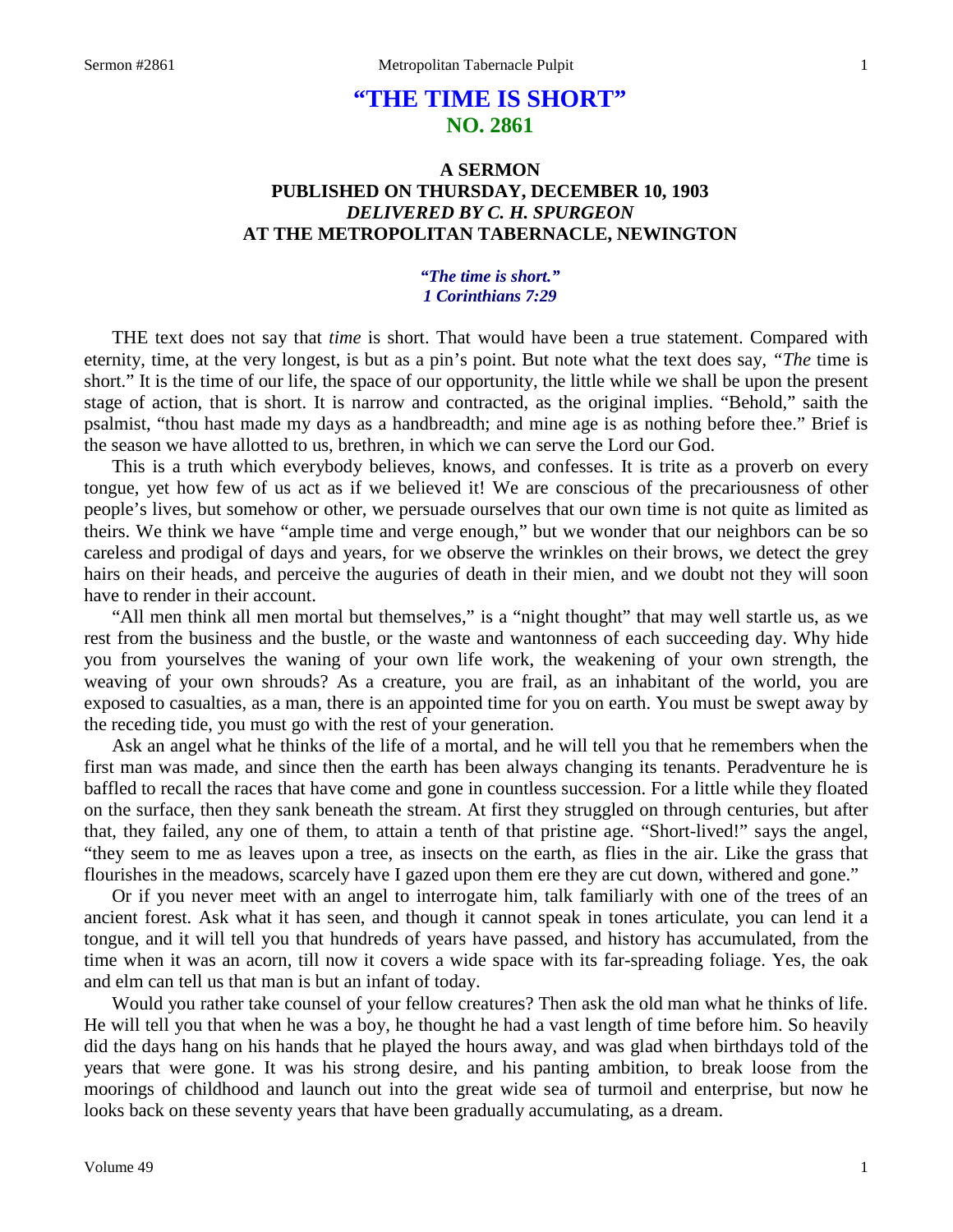Through all the fitful stages of life's journey, present time is always perplexing, it must be past before it is understood. It seems to him only as yesterday when he left his father's roof to be an apprentice. He remembers it distinctly, and fondly tells you of some quaint things that happened in those olden times. How short a while since the bells rang out his marriage peal, and now his children have reached their manhood, and his children's children climb upon his knee and call him "Grandfather." Yet he remembers when, as it were but yesterday, he was himself a little child, and his grandsire clasped him to his bosom.

My venerable friends, you will bear witness that I do not exaggerate when I speak thus, my language is only the feeble expression of a forcible experience. You can realize more vividly than I can paint the sensation of looking back over the entire span of threescore years and ten, to the stripling, this appears a very long period, while to you it merely seems as a watch in the night.

And yet, perhaps, there are among you some hoary veterans, some elderly matrons, who need to be reminded that "the time is short." Present health and activity may tempt you to forget that nature, in your case, stands upon the verge of her confines. What if your frame be strong, what if the bloom still lingers on your checks? You have nearly reached the goal, the allotted term that mortals cannot pass. I have seen fine days in autumn, when the air was soft as in balmy spring, but they gave no promise of another summer. I knew the season was too far advanced for winter to delay its approach much longer.

So, you, my aged friend, can be sure that the hour of your departure is drawing near. Should five, or even ten more years be granted to you, how quickly they must pass when seventy by-gone years have so rapidly fled! The remnant of your days will surely cover little space when the whole compass of your life has stretched over so small an area. Be parsimonious of minutes now, though you may have been at one time, prodigal of years. At the end of life you have no time to parley and postpone, to resolve and yet to trifle with resolutions, to waste and squander golden opportunities. "The time is short."

But to estimate this truth aright, we may well turn from the cycles that angels have witnessed, the centuries that trees have flourished, and the seasons that have come and gone in the memory of our grandsires to consider "the years of the right hand of the Most High." Inquire at the mouth of the Lord, take counsel of the eternal God.

Remember how it is written, "A thousand years in thy sight are but as yesterday when it is past, and as a watch in the night." "One day is with the LORD as a thousand years, and a thousand years as one day." "He sits upon the circle of the earth, and the inhabitants thereof are as grasshoppers," ephemera, insects of an hour, compared with Him. Like the grass, we spring up, and like the grass we are mowed down.

Compared with the lifetime of the Eternal, what is our life? Nay, there is no comparison, it is almost too insignificant for contrast. "My days are like a shadow that declineth; and I am withered like grass. But thou, O LORD, shall endure for ever; and thy remembrance unto all generations." I wish I had the power to impress this truth on every heart. As I have not, I shall try to point the moral it suggests, and pray that the Spirit of God may seal the instruction upon every heart.

"The time is short," so first, *it warns,* next, *it suggests,* then, *it inspires,* and lastly, *it alarms.* 

**I.** First, IT WARNS.

If you knew the sterling worth of time, you would shrink from the smallest waste of so precious a thing. Fools say that time is long, but only fools talk like that. They say that "time is made for slaves." He alone is a free man who knows how to use his time properly, and he is a slave indeed who finds it slavery to pursue his calling with a good conscience, and serve his God with diligence, fidelity, and zeal.

Knowing that "the time is short," you and I have not an hour to squander upon unprofitable amusements. There are some diversions which afford a respite from the incessant strain of labor and anxiety, and are profitable to strengthen the mind, and brace up the nerves. These are not only allowable, they are fit and proper, but while recreation is both needful and expedient to keep the mental and physical powers in working order, we can give no countenance to such dissipation as tends rather to enervate than to invigorate the constitution.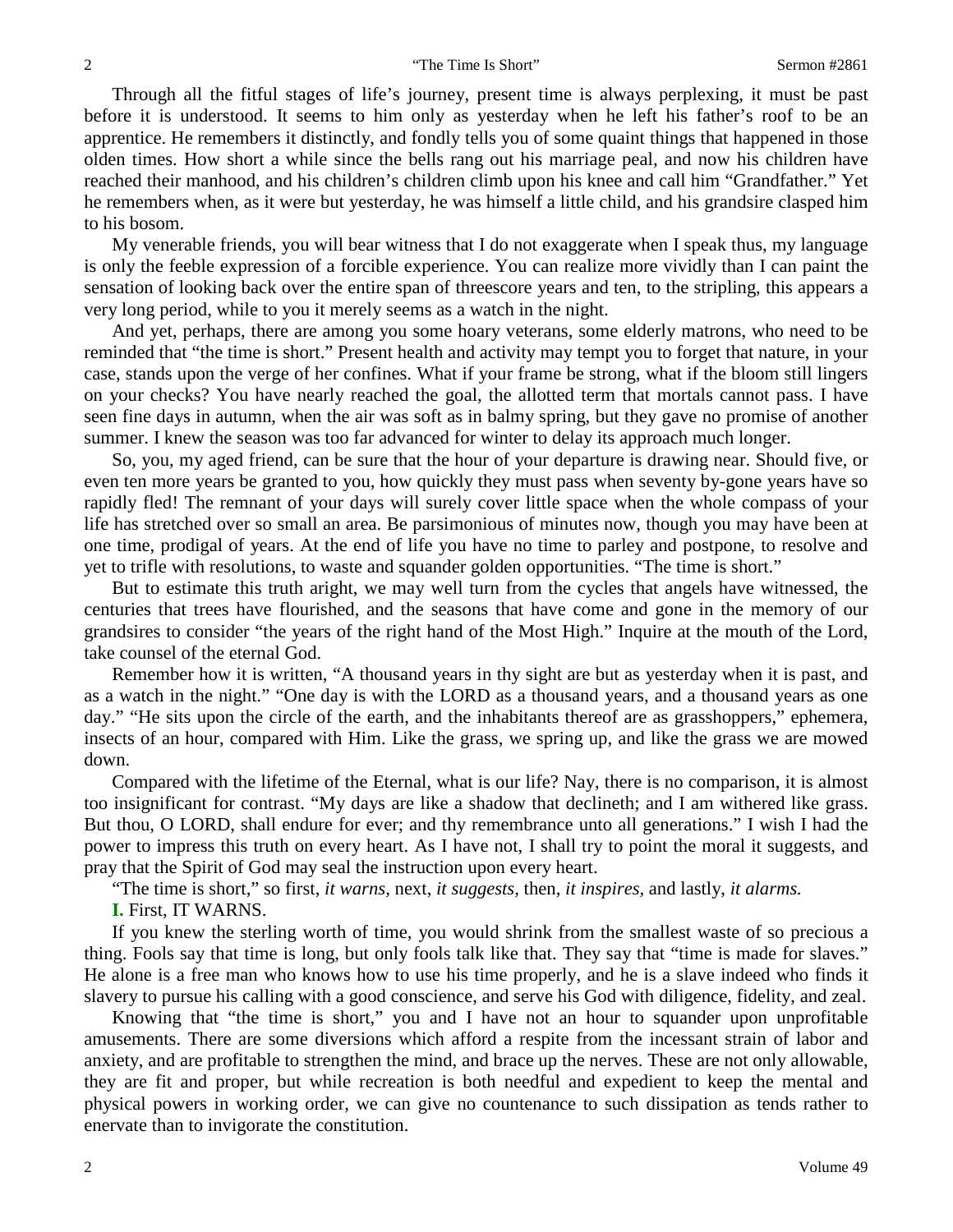Popular taste displays its own perverseness in seeking to extract pleasure from folly and vice. Fashion lends its sanction to many a pastime that ill becomes any wise, rational, intelligent person, but the Christian, in his relaxations, must seek healthy impulse, and avoid baneful stimulant. "The time is short," *We cannot afford to lose it in senseless talk, idle gossip, or domestic scandals.* 

Nor can we afford to plan a round of empty frivolities to while away an afternoon or an evening, as the manner of some is. Our time is too precious to be frittered away in formal calls and punctilious visits. Well might Cotton Mather complain of the intrusion of a certain person who had called to see him, as people will call on ministers, as though their time was of no importance. "I would sooner have given that man a handful of money," said he, "than that he should have thus wasted my time."

You count it a little thing to trespass on our minutes, but in so doing you may spoil our hours. Whether you think so or not, it is often distracting to us to be troubled with trivial things in the midst of our sacred engagements. We may be called from an absorbing study, we may be rudely interrupted when our knees are bent, and our heart is being lifted up to God in intercession, we may have our minds drawn from the weightiest matters to listen to the most frivolous observations.

It is said of Henry Martyn that he never wasted an hour. I wish it could be said of us, that we wasted neither an hour of our own time, nor an hour of other people's time.

Brethren, the time is too short to make a desire for a friendly communion an excuse for frothy conversation. It requires no stretch of imagination to picture to ourselves two men, who are both believers in the Lord Jesus Christ, "called to be saints," and accounted faithful, meeting in a room and greeting each other as friends. They will surely have something choice to talk about. All heaven is full of God's glory, and the earth is full of His riches. There is range enough for thought, for speech, for profitable converse.

Listen awhile. One observes that the weather is very cold. "Yes," says the other, "the frost is still very sharp." There they stick, they have nothing further to say till, presently, one of them remarks, "It will be rather slippery travelling tonight," to which comes the reply, "I daresay many horses will fall down." And are these the men of whom Peter testifies that they are redeemed, with the precious blood of Christ, from their vain conversation, received by tradition from their fathers? Are these the men who have been made partakers of the Holy Ghost? Is this frivolity becoming to the heirs of heaven? Yet thus, often, is precious time squandered, and the faculty of speech abused.

There is an ancient prophecy which I would love to see fulfilled in modern history. In "David's Psalm of Praise," (only one psalm, the  $145<sup>th</sup>$ , is so entitled), he says, "All thy works shall praise thee, O LORD; and thy saints shall bless thee. They shall speak of the glory of thy kingdom, and talk of thy power; to make known to the sons of men His mighty acts, and the glorious majesty of His kingdom." By such converse as that, beloved, you might "redeem the time" in these evil days, but you are afraid of being charged with cant, or with pushing your religion a little too far.

Brethren, it is high time we had a little more of such cant, and that we did push religion a little farther than has been our wont, for golden opportunities are lost, and profitable interchange of holy thought is lamentably neglected.

In days of yore, "they that feared the LORD spake often one to another; and the LORD hearkened and heard it." Not much of this now prevails among professing Christians. Little enough is said that is worth men's hearing, much less worth God's hearing, and if He did hear it, instead of putting it down in "a book of remembrance," and saying, "They shall be mine," surely, in His infinite mercy, He would forbear to record the vain thoughts and empty words which could only be a stigma upon their characters.

By the brevity of time, then, and by the rapidity of its flight, I admonish you to refrain from all abuses of the tongue. Do invest each hour in some profitable manner, that when past, it may not be lost. Let your lips be a fountain from which all streams that flow shall savor of grace and goodness.

The time, moreover, *is much too short for indecision and vacillation.* Your resolving and retracting, your planning and scheming, your sleeping and dreaming, your starting up from slumber only to sink down into a drowsier state than before, are a mockery of life, and a willful murder of time. Of how many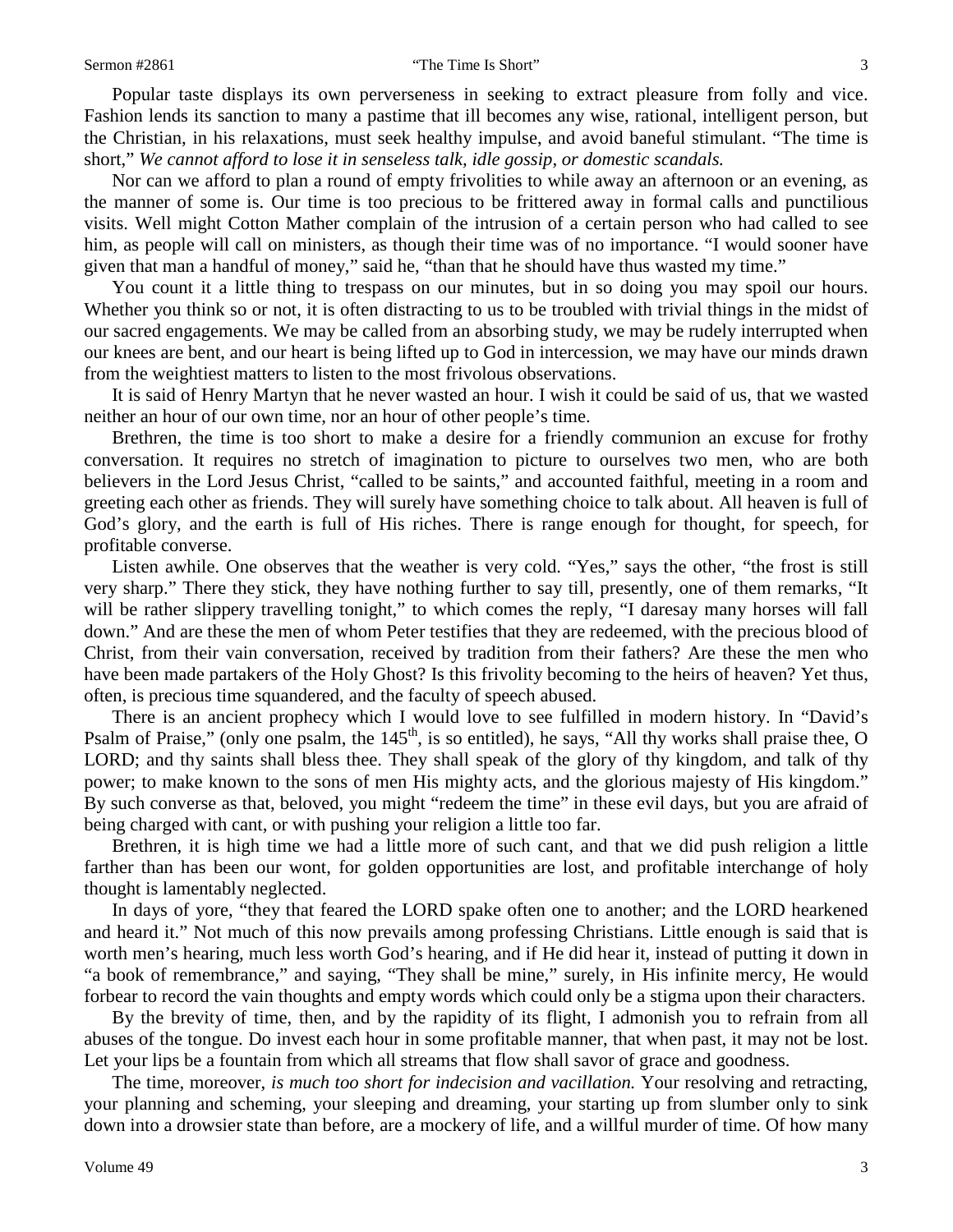of you is it true that if you ever did entertain a noble purpose, you never found a convenient season to carry it out? On the verge of conversion, sometimes, you have halted till your convictions have grown cold. Ten or twenty years ago, you listened to the appeal, "My son, give me thine heart," and you answered, "I will," but to this day you have never fulfilled your word. "Go work in my vineyard," said the Master. "I go, Lord," was your prompt reply, yet you have never gone.

Today, as aforetime, you stand idling. Some of you, indeed, were in a more hopeful condition thirty or forty years ago than you are at present. What account can you give of yourselves? What has become of those intervening years? The infinite mercy of God has kept you out of hell, but there is no guarantee that His longsuffering will shield you from destruction another instant.

O sirs, "the time is short," the business urgent, the crisis imminent! 'Tis madness to be halting between two opinions. If God be God, serve Him, and if not, take the alternative and serve Baal. Let your mind be made up, one way or the other, without another moment's delay. How long halt ye between two opinions?

And you Christian people, with your grand illusive projects, how they melt away! Some of you would have done a great deal that is useful by now if you had not dreamed of doing so much that is imposing. Oh, what wonderful plans for evangelizing London, for converting the whole Continent of Europe to Christ, float in the brain, or evaporate in a speech, and nothing is done! We are like a certain Czar of Russia of olden times, who always wanted to take a second step before he took the first. We are always projecting some wonderful scheme that proves too wonderful to ever be carried out. So we dream of what ought to be and should be, of what might be, and as we hope may be.

Such "dreams are the children of an idle brain." The dreamers grow listless and nothing is done. In the name of the eternal God, I beseech you, if you love Him, get to work for Him. Better slay a single enemy than dream of slaughtering an army. Better that you sow a single grain of corn, or plant a single blade of grass, than dream about fertilizing the Sahara, or reclaiming from the mighty sea untold acres of fertile land. Do something, sirs, do something. It is high time to awake out of sleep, for "the time is short."

This thought may serve to warn us against another folly, that of *speculating upon nice points of controversial theology.* You know how the schoolmen used to debate and wrangle about how many angels could stand on the point of a needle, and with many other propositions, no less absurd, did they weary themselves. Strangely indeed was the ingenuity of men taxed to find subjects for discussion in the dark days of those dull doctors of learning.

There is something of that spirit abroad even now, ministers will devote whole sermons to the discussion of some crotchet or quibble that does not signify the turn of a hair to anybody in the universe. I have generally noticed that the less important the point is, the more savagely will some persons defend it, as if the world might go to rack and ruin, and all the sinners in it go blindfold to perdition, and the work of salvation must stand still to have this point discussed.

One brother who meets me occasionally, can never be five minutes in my company, but what he attacks me upon the question of free agency and predestination, I told him the last time I saw him, that I would have it out with him one of these days, but I must defer it till after the day of judgment, for I was too busy to talk about it just now. And I feel like that about a great many questions.

There are brethren who can fully explain the book of Revelation, though I generally find that they exclaim one against the other, till they declaim each other off the face of the earth. I would sooner be able to proclaim the cross of Christ, and explain the Gospels of Matthew, Mark, Luke, and John, than to decipher the imagery of Ezekiel, or the symbols of the Apocalypse. Blessed is he who can expound the mysteries. I have no doubt about his blessedness, but I am perfectly satisfied with another blessedness, namely, if I can bring sinners to Jesus, and teach the saints some practical truths which may guide them in daily life.

It seems to me that the time is much too short to go up in a balloon with speculations, or to go down into the mines of profound thought, to bring up some odds and ends and scraps of singular knowledge.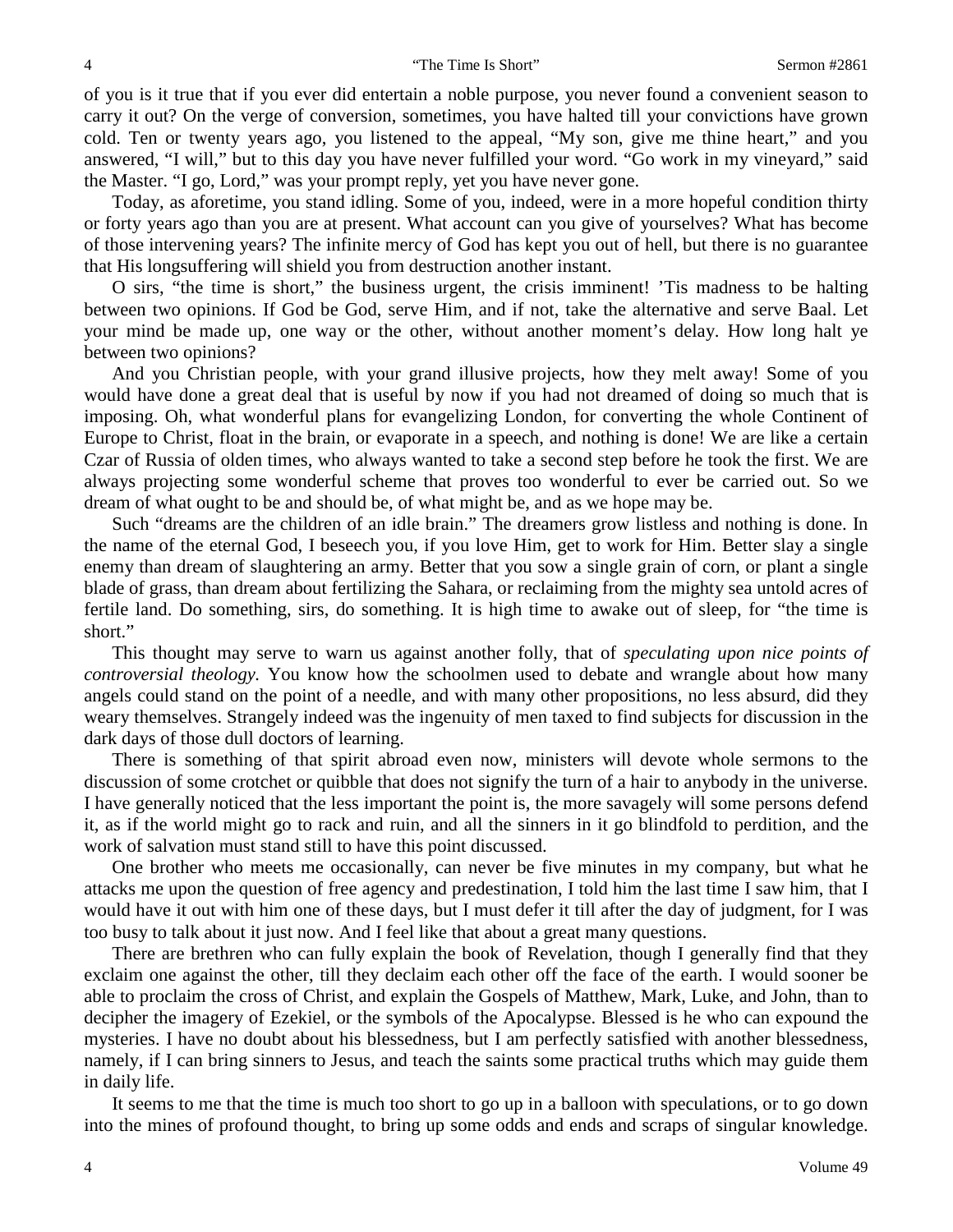We want to save souls, and to conduct them to that heaven where God's presence makes eternal day. This seems to me to be the pressing demand upon us now that "the time is short," and "the night comes when no man can work."

Let this also admonish us, brethren, *to singleness of purpose.* We must have only one aim. Had we plenty of time, we might try two or three schemes at once, though even then we should most probably fail for want of concentrating our energies, but as we have very little time, we had better economize it by attending to one thing. The man who devotes all his thought and strength to the accomplishment of one reasonable objective is generally successful.

My soul, bend yourself down and lay yourself out for the glory of God, be this the one aim of your entire being. Form your friendships, and order your occupations, so as to fulfill this first and highest duty of life. Be it your one sole motive to live for His honor, and if necessary, even to die to promote His renown among the sons of men. "Present your bodies a living sacrifice." Attune your souls to the great Hallelujah, "While I live will I bless the LORD; I will sing praises unto my God while I have my being. Let everything that hath breath praise the LORD. Praise ye the LORD."

O my brethren, this sublime enthusiasm will work wonders! You dissipate your strength and fritter away your opportunities by dividing your attention. You say that you want to be a Christian, meanwhile, your heart is set upon getting riches, you seek to store your mind with the learning and wisdom of the world, you wish to gain repute as a good talker in company, and a convivial guest at the social board. Ambition prompts you to seek fame among your fellows.

Very well, I shall not denounce any one of these things, but I would use every persuasive to induce you who are believers in Christ to renounce the world. If Christ has bought you with His blood, and redeemed you from this present evil world, He has henceforth a claim on you as His servant, and it is at your peril that you take up with any pursuits that are inconsistent with a full surrender of yourself to Him. You belong to Him, so live wholly to Him.

The reason why the majority of Christians never attain to any eminence in the divine life, is because they let the floods of their life run away in a dozen little, trickling, rivulets, whereas, if they cooped them up into one channel, and sent that one stream rolling on to the glory of God, there would be such a force and power about their character, their thoughts, their efforts, and their actions, that they would really "live while they lived."

## **II.** "The time is short." THIS SUGGESTS.

Do you know what reflection this fact suggested to me? "Surely, then," I thought, "I have some opportunity to follow out the work of faith, the patience of hope, and the labor of love, though not the opportunity I once had." Then, picturing to myself an ideal of a short life all used, nothing wasted, all consecrated, nothing profaned, I seemed to see a boy giving his young heart to Christ.

I saw the lad believing in Jesus while yet beneath his father's roof, and under his mother's care. No sooner saved than he began at once to serve God after a boy's way, and still increasing in intelligence and energy as a stripling, and afterwards as a young man, from the first he devoted himself, with all the intensity of his being, to his Lord's service.

So diligent and persevering was he that he lost no time. So jealously did he watch his own heart, and so far was he from falling into sin, that there were no dreary intervals spent in wandering and backsliding, and retracing his steps in repenting of the evil, in getting lukewarm, and then rekindling former ardor.

With my mind's eye, I followed that young man living a holy life through a succession of years, getting up to the highest possible platform of spirituality, and keeping there, and all the while blessed with such abundance of the graces and gifts of the Spirit of God as should make him bring forth much fruit to the glory of the Father, do much for the honor of Jesus, prove a great blessing to the church, bear a rich testimony to the world, and diffuse saving benefits to the souls of men.

This was my ideal of a vessel "meet for the Master's use." I lingered lovingly upon it. The child became a man. His life was brief, it was soon over. Our days on earth are as a shadow, but happily they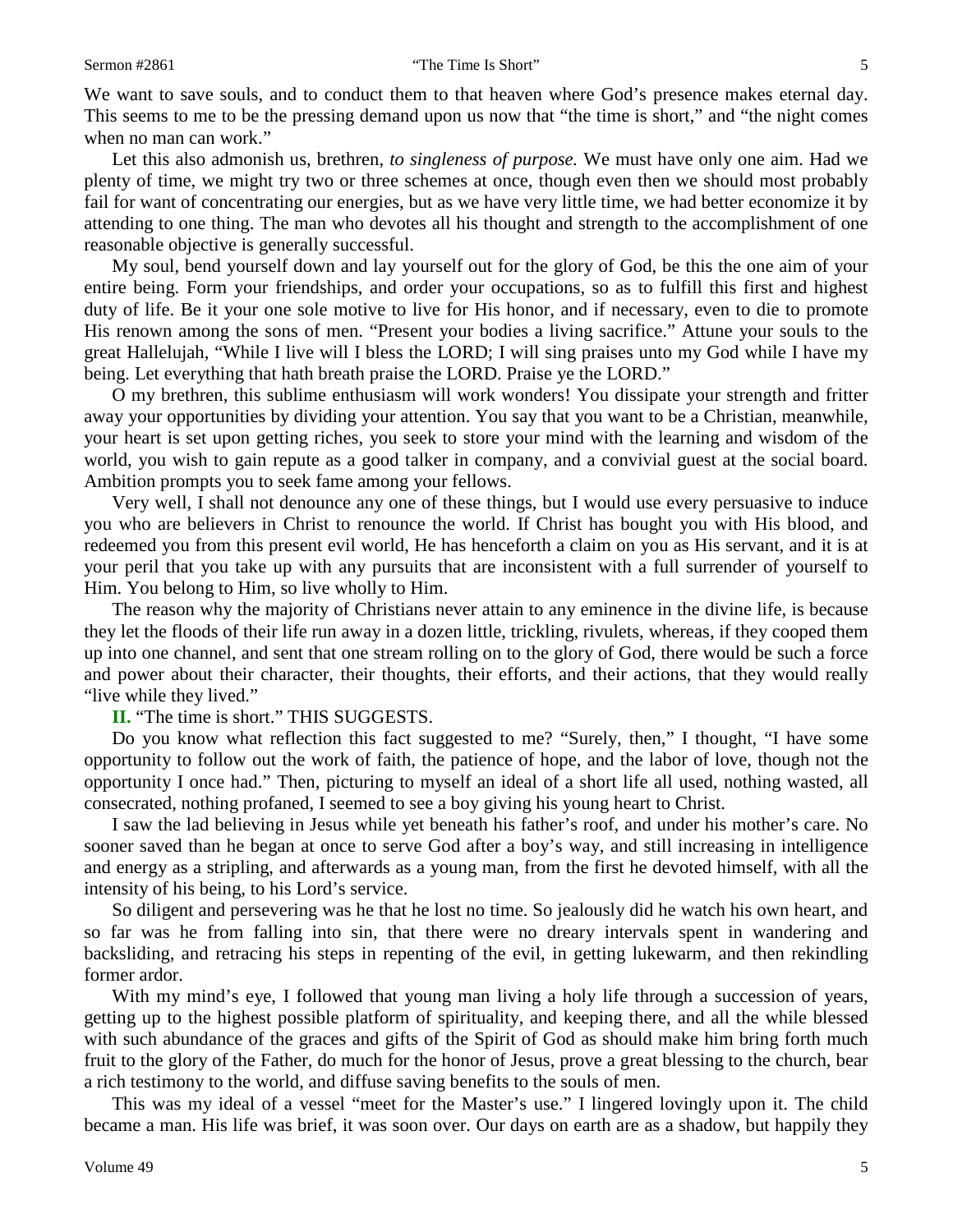may be radiant and leave a trail of light behind them. Might not even God Himself look down, with a measure of admiration, from His eternal dwelling place on the career I have sketched? The slender threads of fleeting moments are worked up to the goodly fabric of a complete biography. Endowed with one talent—TIME—and that endowment sparse, the gift so prized as to be economized, so looked after that it is never squandered, so usefully employed that its judicious expenditure can never be vainly regretted, so profitably invested that the faithful steward welcomes the advent of his Lord, ready and anxious to give in his account. This is as I would wish to be.

Some of you, who are unconverted, can never hope to receive the greeting that awaits such a faithful servant of the Lord Jesus Christ. You have lost your golden opportunity, you have wasted your substance in riotous living. But are there not children here to whom this is possible, and youths who might convert my daydream into a narrative?

Oh for men and women with the ambition, and one enterprise, to glorify the Lord! Ardently do I desire that God should be glorified in me, and that not in a small measure. I have prayed, and I do pray Him to make the most He can make of me—to do it anyhow. What if, to this end, I must be cast into the furnace of affliction, and suffer for His sake? What if my honor should be trampled in the dust, and my name become a hissing and a by-word, and a reproach among the sons of men, while the witness of my integrity is on high? Here am I, O Lord, to do anything, to bear aught, that You shall bid! Only get as much glory to Your own name as can be got out of such a poor creature as I am.

Who will join me in this petition? Vows made in our own strength are vain, but I solemnly charge each Christian young man to foster this aspiration. In the name of Him who has redeemed you with His blood, gird up the loins of your mind, and survey the course you have to run. Prepare for the good fight of faith in which you are to engage. Live to the utmost possible consecration of your entire manhood in its triple nature—spirit, soul, and body. Yield yourself up unreservedly to the Lord Jesus Christ. Do not stop to parley. "The time is short," therefore, "whatsoever thy hand findeth to do, do it with thy might; for there is no work, nor device, nor knowledge, nor wisdom, in the grave whither thou goest."

**III.** "The time is short." THIS INSPIRES US.

It ought to fire us with zeal for immediate action. The sun hastens on, the sands run down. "Now is the accepted time." Let those who love the Lord be prompt. The time to do the deeds that you must do, or leave them undone, flies swiftly past. Say not, "I will do this by and by." Do it at once. Other duties await you, brief is the space allotted you for all. Are your children converted? Pray with them tonight. Let not tomorrow come without putting your arms about their necks, and kneeling down with them devoutly, and praying fervently that God would save their souls. It is the King's business, and it demands haste. "The time is short" for others as well as for yourself.

A dear brother told me, a week or two ago, that a man who worked for him frequently, brought in goods when they were finished, and he thought that the next time the man came in, he would speak to him about his soul. When he came, however, business absorbed the employer's attention, and the man passed away. He felt, he did not know exactly why, pricked in his conscience, and resolved that on the next occasion, he would inquire as to his eternal interests, but he was too late. Instead of coming again, a messenger brought tidings that he was dead. Startled by the news, our brother could find no comfort in regrets, though he bewailed as one who could not forgive himself a hundred wasted opportunities in the presence of one keen self-reproach.

Oh, that an inspiration would constrain you to serve the Lord now! Every time the clock ticks, it seems to say "now." The time is so short that the matter is urgent. Do not wait, young man, to preach Jesus till you have had more instruction, begin at once. You, who mean to do something for the poor of London when you have hoarded up more money, spend your money now, do it at once. You, who mean to leave a large sum to charities when you die, defer it not, be your own executors. Lay out the capital at once, get some joy and comfort out of it yourselves. Now is the time to carry a good purpose into good effect. Before you were saved, the message to you was, "Today, if you will hear his voice, harden not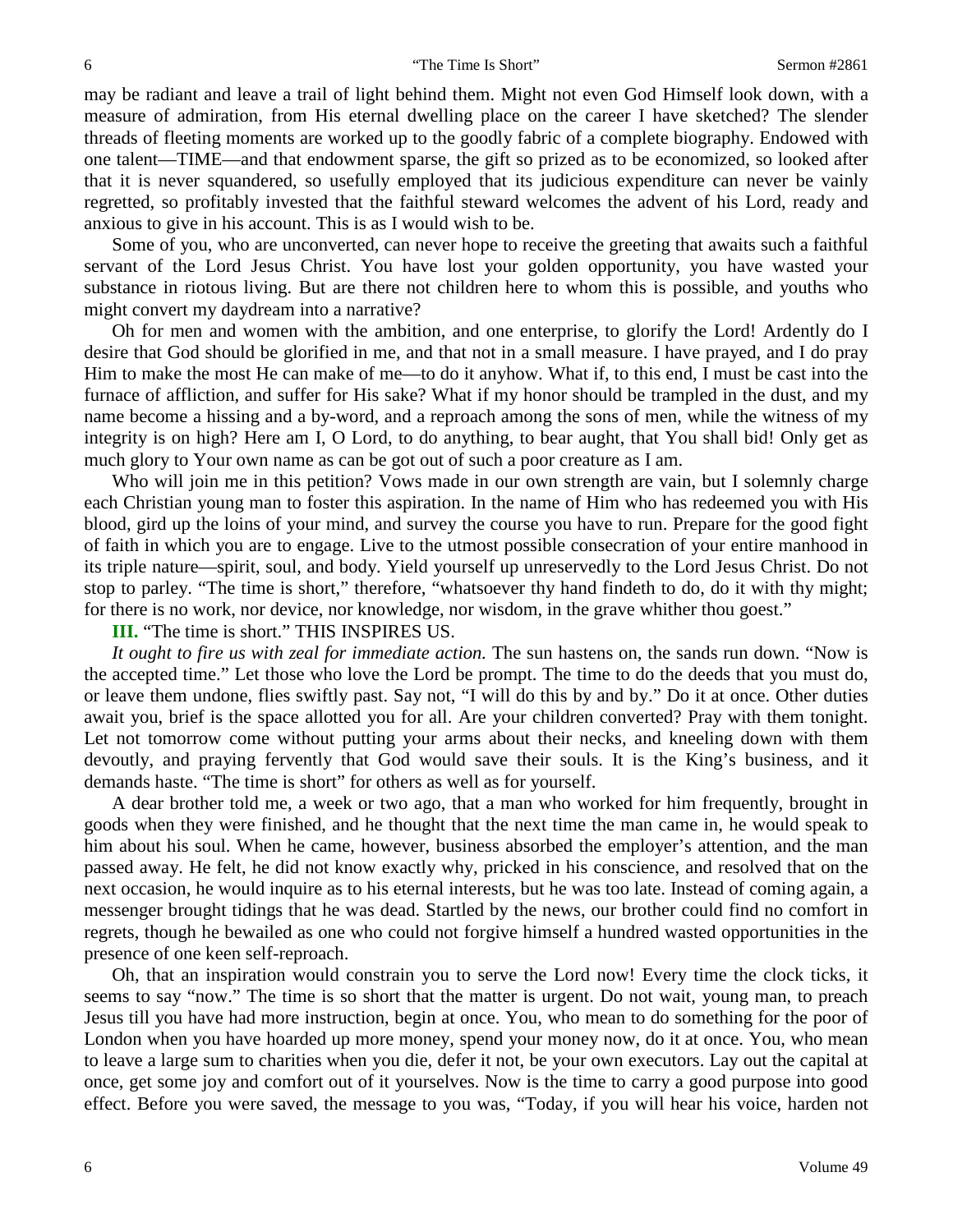your heart." After you are saved, the message to you is, "Today, obey his voice, and serve the Lord your God with all your heart, and mind, and soul, and strength." "The time is short," so make the most of it.

"The time is short." I want to ring this sentence louder and louder in your ears that it may *inspire you to pray for immediate conversions.* I have met with many who are hoping to get converted some day, but not now. Is not such procrastination perilous? Dare any of you run the risk of willfully abiding in unbelief another hour? Can you brook the thought of remaining month after month in jeopardy of your soul? Is it safe to tempt the Lord, and provoke the anger of the Most High?

O sirs, while you flatter yourselves with pleasing prospects, you are beguiling your hearts with a reckless presumption! We want you to be converted, and no time can be more suitable than this present time. Forsake your sin immediately. Do not turn back to dally with it a little longer. Believe on the Lord Jesus Christ, and lay hold on the promise of eternal life, without any further delay. You may never see another morrow, or the desire that whets your appetite now may fail you then. This is our prayer, that you may, this very hour, be brought into the fold of Christ.

Then seeing that "the time is short," *let us bear with patience the ills that vex us*. Are we very poor? "The time is short." Does the bitter cold pierce through our scanty garments? "The time is short." Is consumption beginning to prey on our trembling frame? "The time is short." Are we unkindly treated by our kinsfolk? Do our comrades revile, and our neighbors mock us? "The time is short." Have we to bear evil treatment from an ungenerous world? "The time is short." Do cruel taunts try our tempers? "The time is short."

We are travelling at express speed, and shall soon be beyond the reach of all the incidents and accidents that disturb and distract us. As we travel home to our Father's house, the distance diminishes, and we begin to sight the city of the blessed, "the home over there." It is needless to murmur or repine, why trouble yourselves about what you will do a month or two hence? You may not be here, you may be in heaven. Your eyes will have beheld "the King in his beauty," you will have seen "the land that is very far off."

*"The way may be rough, but it cannot be long; So smooth it with hope, and cheer it with song."*

*Worldly mindedness ill becomes us* who have confessed that we are "strangers and pilgrims on the earth." "The time is short" in which we can hold any possessions in this terrestrial sphere. Then let us not love anything here below too fondly. We brought nothing into the world, and it is certain we can carry nothing out. Survey your broad acres, but remember that you will not long be able to walk across them. Look on your plenteous crops, but ere long another shall reap the profit of those fields. Count your gold and silver, but know that wealth, greedily as it is sought, will not give you present immunity from sickness and sorrow, neither will it secure your welfare when called to quit your frail tenement.

Trust in the living God. Love the Lord, and let eternal things absorb your thoughts and engage your affections. "The time is short: it remaineth, that both they that have wives be as though they had none; and they that weep, as though they wept not; and they that rejoice, as though they rejoiced not; and they that use this world, as not abusing it: for the fashion of this world passeth away."

Are these gloomy reflections? Nay, dear brethren, the fact that "the time is short" *should inspire us, who are of the household of faith, with the most joyous expectations.* Do you really believe in the everlasting kingdom of our Lord and Savior Jesus Christ? Do you really believe that your head is to wear a crown of life that fades not away? Do you really believe that these feet of yours, all shod with silver sandals, will stand upon that street of pure gold? Do you really believe that these hands shall pluck celestial fruits from trees whose leaves can never wither, and that you shall lie down in the spice-beds in the gardens of the blessed? Do you believe that these eyes shall see the King in that day when He comes in His glory, and that these bones shall rise again from the grave, and your bodies shall be endowed with an incorruptible existence? "Yes," say you, "we do believe it, and believe it intensely too."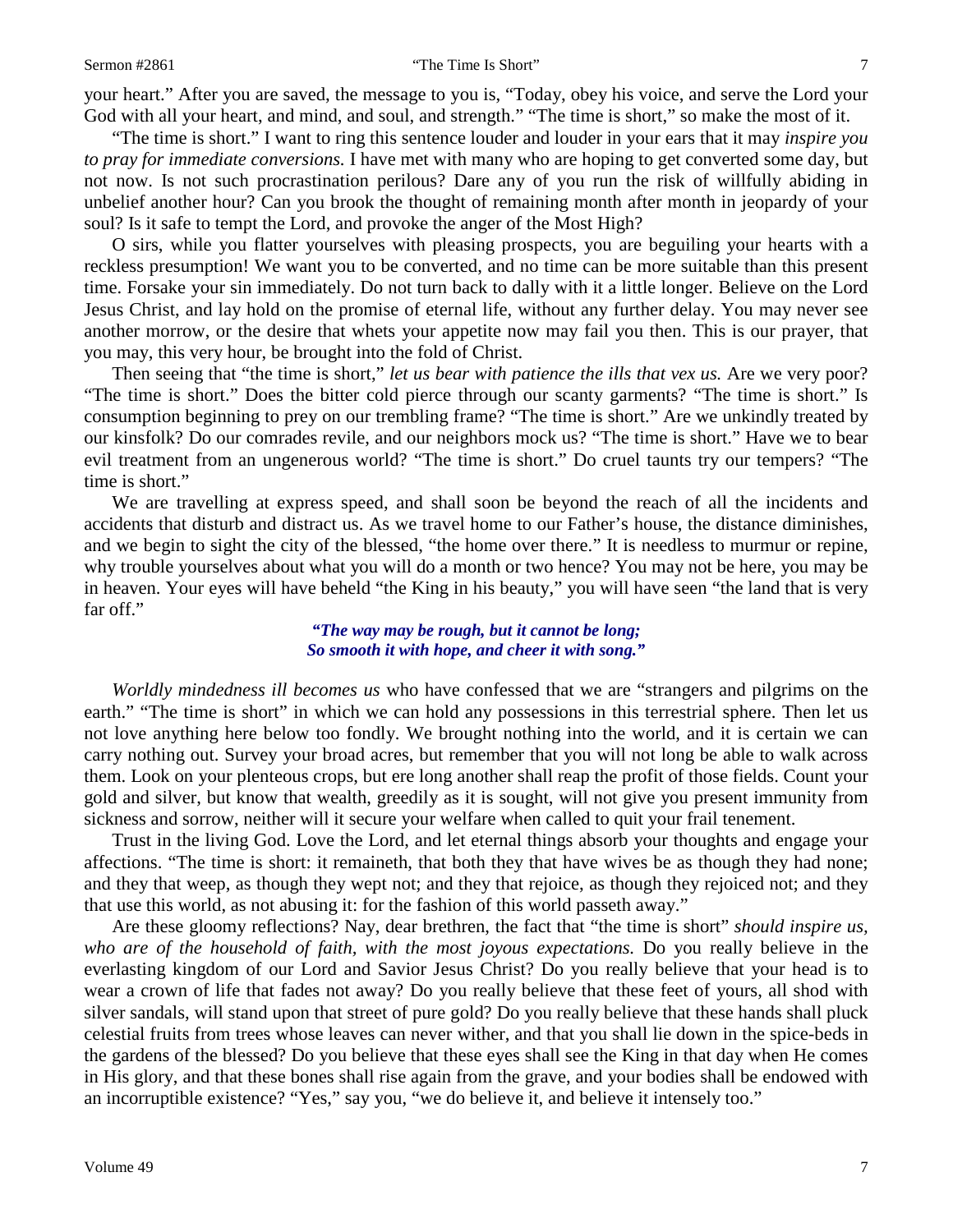Well, then, I would that you realized it as so very near that you were expectant of its fulfillment. Who would cry and fret about the passing troubles of a day when he saw the heavens open, beheld the beckoning hand, and heard the voice that called him hence?

Oh, that the glory might come streaming into your soul till you forget the darkness of the way! Oh, that the breeze from these goodly mountains would fan you! Oh, that the spray from that mighty ocean would refresh you! Oh, that the music of those bells of heaven in yonder turrets would enliven you! Then would you speed your way towards the rest that remains for the people of God, inspired with sacred ardor and dauntless courage. But the ungodly are not so. It is to them I must address the last word, "The time is short."

**IV.** THIS ALARMS US, and well it may, on their account.

Let me toll a knell. It is a dismal knell I have to toll for the unconverted man to whom life has been a joy, for he has prospered in the world. You have succeeded in the enterprise on which you set your heart. You have bought the estate that you longed to secure. It is a fine place certainly, but you have only got it for two or three years! Would I have taken it for that term? No, I would not have taken it on a nine hundred and ninety-nine years' lease. Freeholds for me!

Did I say two or three years? Nay, there is not a man beneath the sun, who can guarantee that you will hold it for three weeks. "The time is short." Drive down the broad avenue, walk round the park, look into the old feudal mansion, but "the time is short," very short, and your tenure very limited. You have gained your objective, you are possessed of real property, what next? Why, make your will. The thing is urgent. "The time is short." But what have you not done?

You have not believed in Christ, you have not embraced the Gospel, you have not found salvation, you have not laid hold on eternal life, you have not a hope to solace you when your strength fails, and you pant for breath. How few the opportunities that remain!

Some of you have attended my ministry all the while I have been in London, I wonder how much longer you will hear me, and yet remain unsaved. Your turn to die will come at length. You ail a little, but your trifling indisposition does not yield to treatment, the symptoms grow serious, the disease is dangerous, your death is imminent. Pain unnerves you, terror distracts you. Your family and your friends look at you with helpless pity.

The doctor has just left you in dismay. Send for the priest, or fetch the parson, but what can they do for you unless you believe in Jesus? 'Tis over, the last struggle! Then picture yourself to yourself—a lost spirit, asking for a drop of water to cool your tongue! That will be your portion, sinner, unless you repent.

Think you, sirs, there is but a step between you and death, a short step between you and hell, unless you believe in Jesus. Do you still imagine that there is time enough and to spare? I beseech you, do not cherish so vain a thought. It may be that you suspect me of exaggerating, that I cannot do in such a case as this. Time is rushing on, swiftly but silently. While I speak, the minutes pass, the hour is soon gone, the day is almost spent. I charge you then, by the ever-blessed Spirit, listen now to the warning, escape from sin, get out of that broad road which leads to destruction, believe in Jesus, lay hold on eternal life.

May the Spirit of God arouse you! May these words be blessed to you! They would be put more forcibly if I knew how. With all the fervor of my soul, I entreat you, for I know your everlasting interests are in imminent jeopardy. God grant that you may not linger longer, lest haply you linger too long, and perish in your lingering! "The time is short."

In a little while there will be a great concourse of people in the streets. I think I hear someone inquiring, "What are all these people waiting for?" "Do you not know? He is to be buried today." "And who is that?" "It is Spurgeon." "What! the man that preached at the Tabernacle?" "Yes, he is to be buried today." That will happen very soon, and when you see my coffin carried to the silent grave, I should like every one of you, whether converted or not, to be constrained to say, "He did earnestly urge us, in plain and simple language, not to put off the consideration of eternal things. He did entreat us to look to Christ. Now he is gone, our blood is not at his door if we perish."